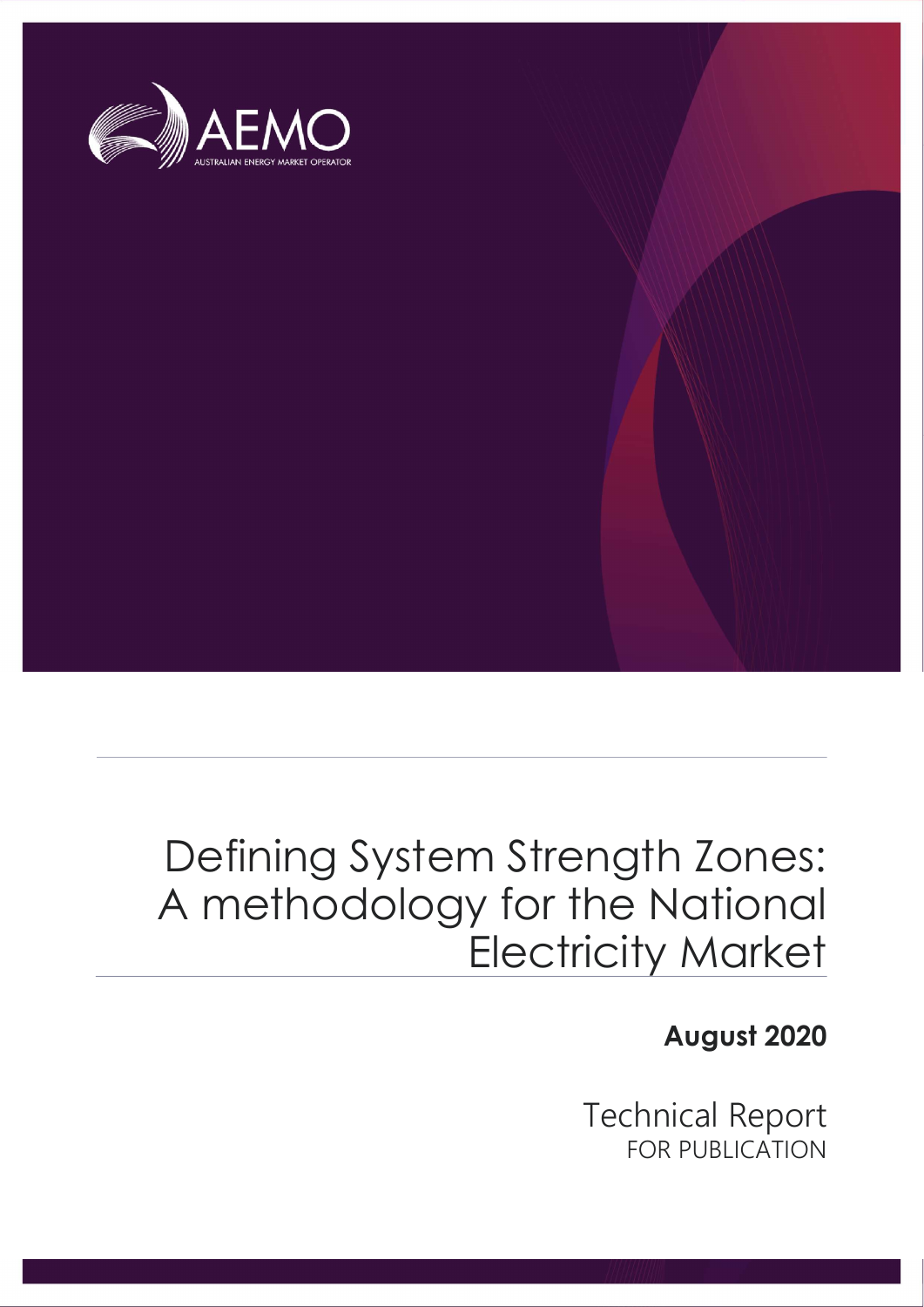# Important notice

#### PURPOSE

AEMO, in consultation with a number of network service providers, has developed a methodology to define the extent of an area of the power system to be considered as impacted by stability issues resulting from low system strength.

#### DISCLAIMER

This document or the information in it may be subsequently updated or amended. This document does not constitute legal or business advice, and should not be relied on as a substitute for obtaining detailed advice about the National Electricity Law, the National Electricity Rules, or any other applicable laws, procedures or policies. AEMO has made every effort to ensure the quality of the information in this document but cannot guarantee its accuracy or completeness.

Accordingly, to the maximum extent permitted by law, AEMO and its officers, employees and consultants involved in the preparation of this document:

- make no representation or warranty, express or implied, as to the currency, accuracy, reliability or completeness of the information in this document; and
- are not liable (whether by reason of negligence or otherwise) for any statements or representations in this document, or any omissions from it, or for any use or reliance on the information in it.

#### VERSION CONTROL

| Version | Release date | Changes |
|---------|--------------|---------|
|         | 14/8/2020    |         |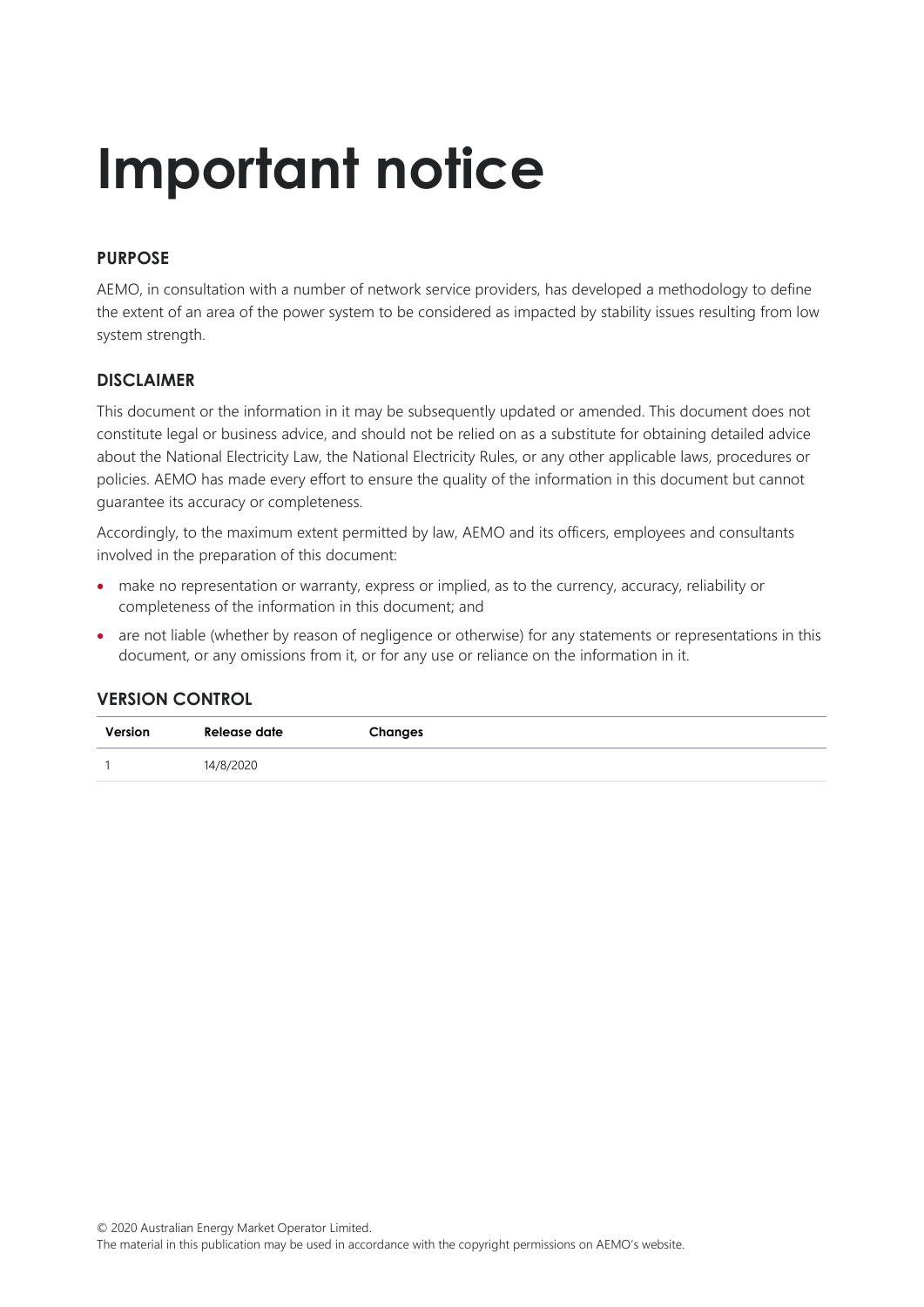## **Contents**

| 1.  | <b>Background</b>                             | 4  |
|-----|-----------------------------------------------|----|
| 2.  | Objective                                     | 4  |
| 3.  | Proposed zoning method: Residual Voltage Test | 5  |
| 3.1 | Methodology                                   | 5  |
| 3.2 | Case study - West Murray Zone                 | 5  |
| 3.3 | PSCAD studies                                 | 8  |
| 3.4 | Application                                   | 9  |
| 4.  | Conclusion                                    | 9  |
| A1. | Process map                                   | 11 |

### Tables

| Table 1 Post fault voltage results for faults at Kerang and Buronga 220 kV |  |
|----------------------------------------------------------------------------|--|
|                                                                            |  |

### Figures

| Figure 1 Graphical representation of the results defining the West Murray Zone                  |  |
|-------------------------------------------------------------------------------------------------|--|
| Figure 2 Voltage at Red Cliffs for Kerang Bendigo fault, with 1,400 MVA (Shepparton, Glenrowan, |  |
| Dederang)                                                                                       |  |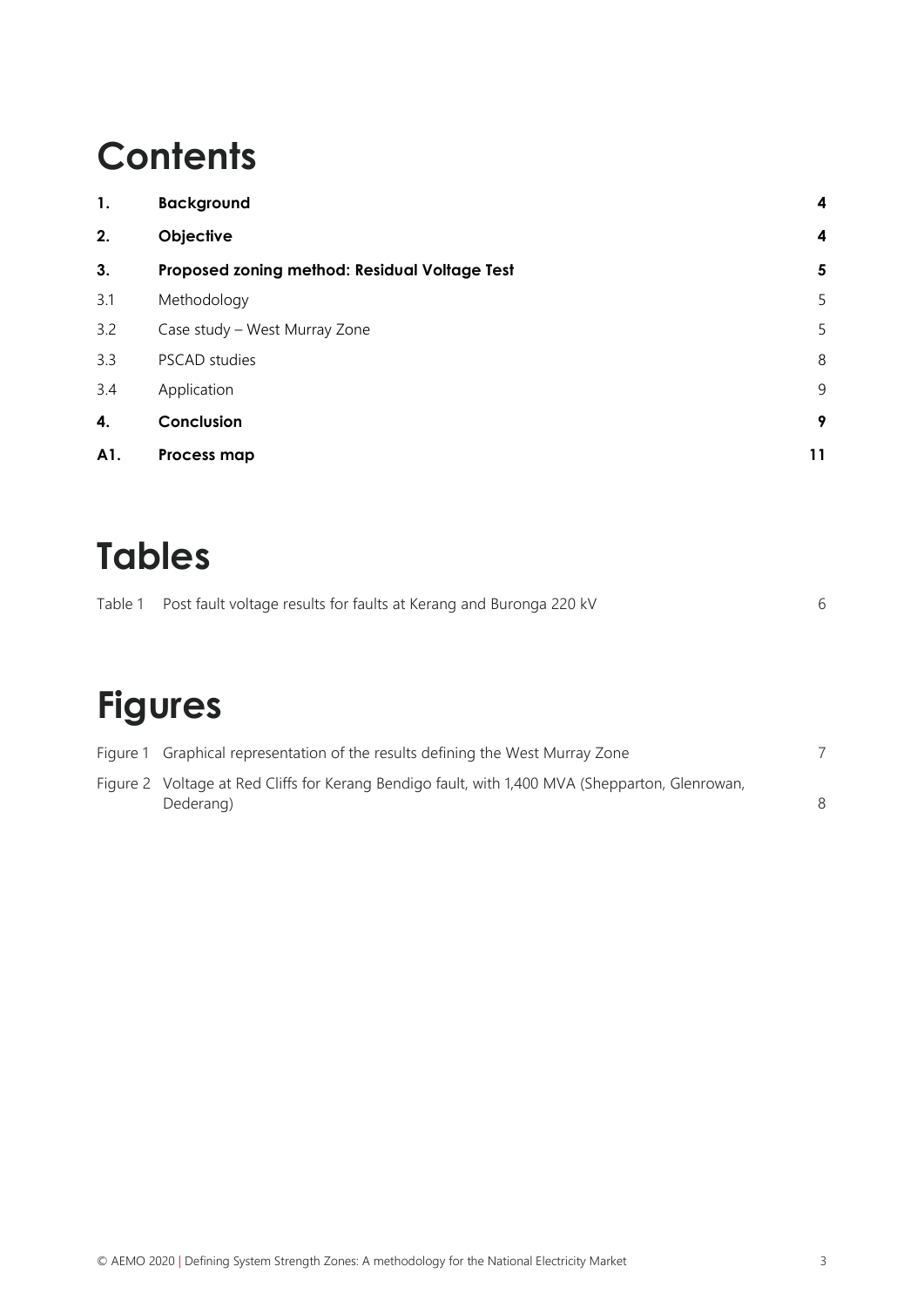# 1. Background

Since 2017, many technical requirements in the National Electricity Rules (NER) for new generating systems have been introduced in response to low system strength issues seen in the National Electricity Market (NEM).

The black system in South Australia in 2016 highlighted the need for highly detailed simulation model assessments for inverter-connected generators and was a catalyst for the NER changes for minimum fault level at key nodes to ensure the system remains stable. The NER changes sought to define minimum system strength and included standards to facilitate generator operation under low system strength scenarios.

However, the rules did not envisage interactions causing oscillations potentially involving connected equipment within a wide area around the immediate system strength issue.

AEMO developed this technical report in consultation with a number of affected network service providers (NSPs). It proposes a method to define the area impacted by a low system strength issue, to facilitate the development and progression of connection evaluation processes with increased levels of certainty for proponents, NSPs and AEMO.

The need for a methodology to define system strength zones was identified as a result of post-fault system strength oscillations along the Kerang, Wemen, Red Cliffs, Buronga and Broken Hill 220 kilovolt (kV) transmission line path, denoted as the West Murray Zone (WMZ) encompassing parts of Victoria and New South Wales regions. In September 2019, AEMO applied network constraints to limit the output and online inverters of five generators in this area by 50%, to bring the oscillations within secure limits. AEMO worked closely with the generator owners, original equipment manufacturer (OEM), and connecting NSP to determine new settings and inverter functionality that would allow increased output while maintaining power system security. These changes, coupled with services obtained to meet a declared system strength gap at Red Cliffs, are expected to restore stability and adequate system strength to the WMZ. The process of re-establishing stability across the WMZ has affected the progress of projects in the area.

Defining system strength zones could help avoid additional delays to projects, by establishing a method to distinguish which nodes are likely to exacerbate known high frequency<sup>1</sup> instabilities with additional generation. This approach recognises that projects remote to the unstable nodes are unlikely to exacerbate related instabilities, and should not be constrained or delayed for that reason in the connection, registration or commissioning process.

# 2. Objective

The objective of this technical report is to propose a simple, reliable and repeatable methodology to define the area affected by low system strength interactions, demonstrating the application of the methodology to the WMZ as a case study.

<sup>&</sup>lt;sup>1</sup> High frequency instability assumed to be related to system strength.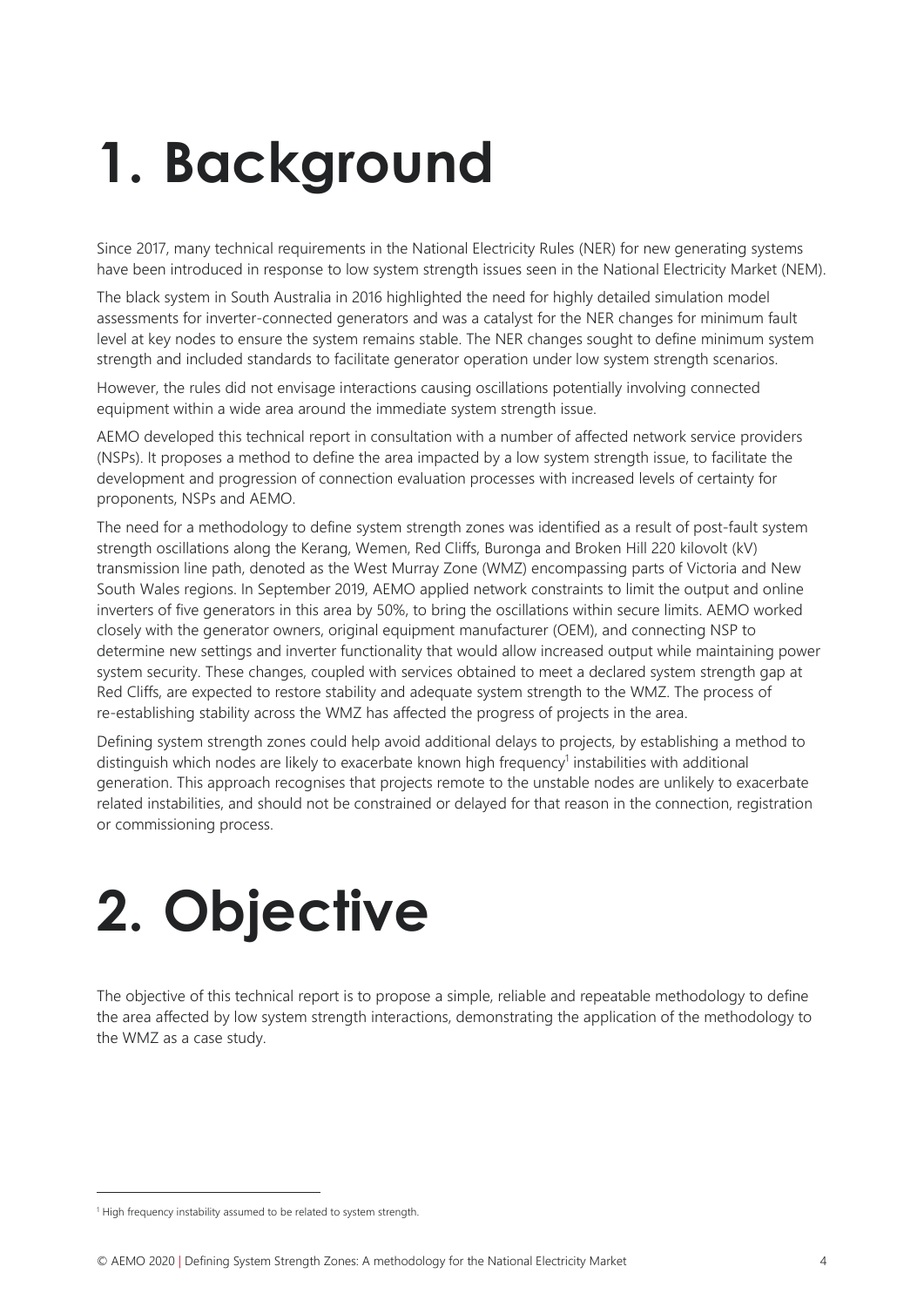## 3. Proposed zoning method: Residual Voltage Test

Residual Voltage Test is the proposed method to ascertain how much of the system strength in one area is transferred to an adjacent location. Applying this method will enable the assessment of the potential for a new generator connection to adversely interact with other generation due to low system strength, causing or exacerbating instability. It is possible that while system strength issues could be isolated, other issues may still be present. This method does not assess all technical aspects of the power system or dynamic interactions such as thermal, voltage, and transient stability.

The following sections describe the methodology and its application to design the WMZ around the system strength issues that are presently bound between Red Cliffs/Buronga and Kerang.

#### 3.1 Methodology

Determining the system strength zone around a low system strength bus involves applying a fault to the bus and measuring the residual voltage at the surrounding buses. For the WMZ, the low system strength area identified is bounded by the Buronga and Kerang 220 kV buses<sup>2</sup>.

The residual system voltage on buses from a three-phase solid fault from 1 p.u. pre-fault voltage has been assessed.

This method enables a standard process to be followed that will provide consistent results quickly and simply regardless of load flow, voltages, trip schemes, contingencies, or transformer taps. The main factors that affect the results are the number of generators online and any network augmentations that change the impedances around the low system strength area.

To ensure the network configuration is consistent, a standard AEMO snapshots package was used. This ensures the network is "system normal" and doesn't include line outages, split busses or other abnormal network configurations. The dispatch scenario has an impact on the fault calculation. Therefore, the number of synchronous generators should be reduced to reflect minimum dispatch, with all other generators offline.

AEMO proposes using a voltage depreciation of 20% (0.80 p.u. residual voltage from a fault at a low system strength bus) to define the boundary. A fault at the low system strength bus will cause the voltage at that bus to go to 0 p.u. and depreciate surrounding voltages from 1.00 p.u. A bus where the residual voltage is above 0.80 p.u. would be considered outside the boundary and unlikely to cause any detraction of the system strength provided to the low system strength bus. This fault calculation ignores control system interaction, but rather provides an accurate impedance comparison.

To assess the impacts of different generation dispatch patterns, AEMO conducted sensitivity analysis studies and compared the residual voltage under different minimum dispatch scenarios.

#### 3.2 Case study – West Murray Zone

To demonstrate the methodology of the Residual Voltage Test, AEMO used the WMZ as a case study. The fault was applied to two buses at the bounds of the location of system strength issues, one at Buronga and

<sup>&</sup>lt;sup>2</sup> Broken Hill is considered an extension of Buronga as a radial (Figure 1).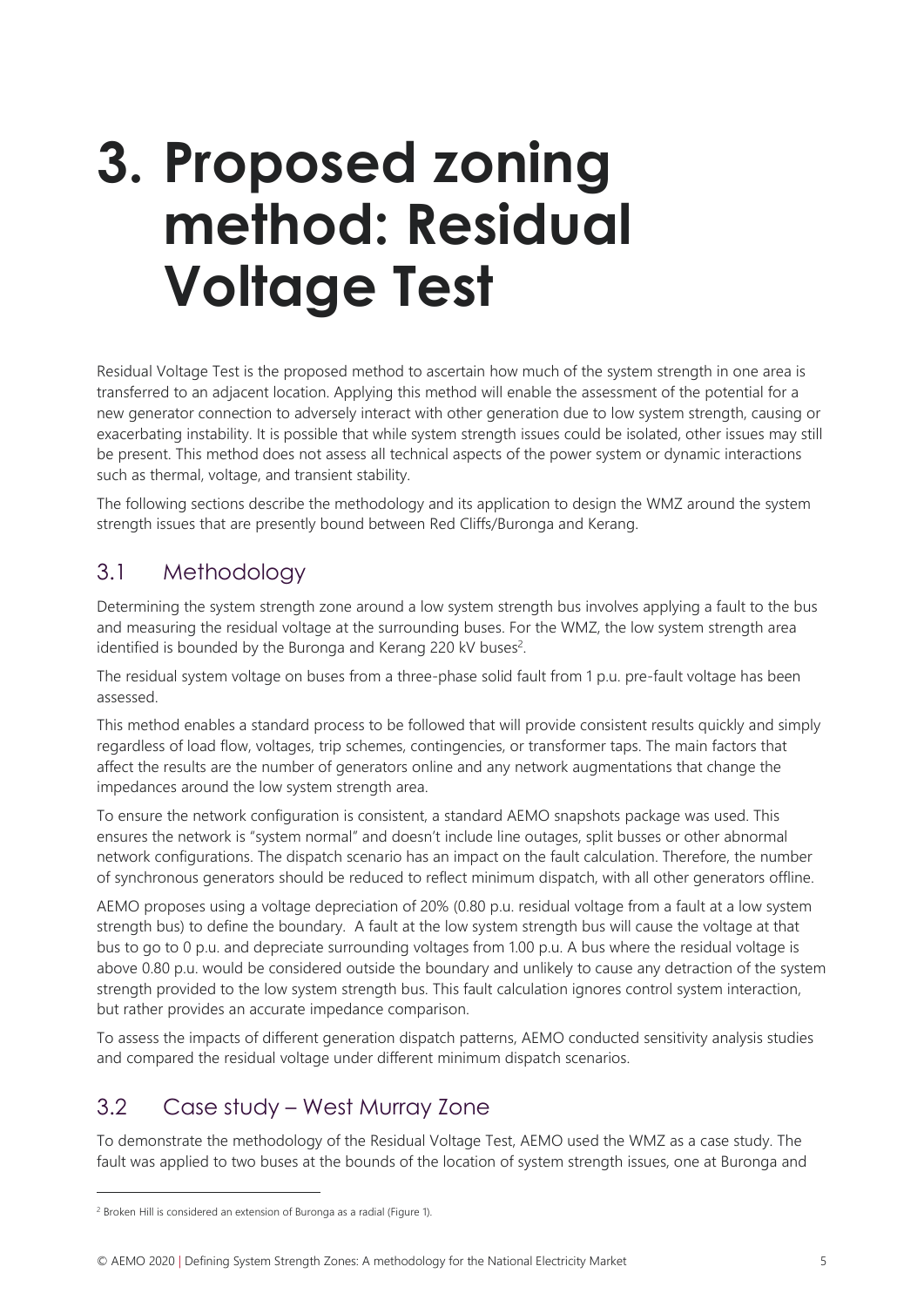another at Kerang 220 kV buses. Table 1 below shows the residual system voltage for each of these faults at transmission buses; in the table, buses that are highlighted red are considered as part of the system strength zone and buses highlighted green are not considered as part of the system strength zone. Results have been rounded to two decimal places; for some transmission paths the boundary may be at a point along a line.

| State      | Substation              | Bus # | <b>Post Fault Voltage</b> |                |              |
|------------|-------------------------|-------|---------------------------|----------------|--------------|
|            |                         |       | Kerang 220 kV             | Buronga 220 kV | Lowest value |
| <b>VIC</b> | <b>Ballarat</b>         | 32040 | 0.75                      | 0.80           | 0.75         |
| <b>NSW</b> | Balranald               | 23010 | 0.54                      | 0.25           | 0.25         |
| VIC        | Bendigo                 | 32080 | 0.47                      | 0.69           | 0.47         |
| <b>NSW</b> | Broken Hill 220 kV      | 23040 | 0.41                      | 0.00           | 0.00         |
| <b>NSW</b> | Buronga                 | 23081 | 0.41                      | 0.00           | 0.00         |
| <b>NSW</b> | Coleambally             | 23510 | 0.81                      | 0.76           | 0.76         |
| <b>NSW</b> | Corowa                  | 16782 | 0.84                      | 0.84           | 0.84         |
| <b>NSW</b> | Darlington Point 220 kV | 22201 | 0.77                      | 0.68           | 0.68         |
| <b>NSW</b> | Darlington Point 330 kV | 21200 | 0.80                      | 0.75           | 0.75         |
| <b>VIC</b> | Dederang 220 kV         | 32180 | 0.82                      | 0.86           | 0.82         |
| <b>VIC</b> | Dederang 330 kV         | 33180 | 0.85                      | 0.87           | 0.85         |
| <b>NSW</b> | Deniliquin              | 23561 | NA                        | 0.81           | 0.81         |
| <b>VIC</b> | Elaine                  | 32090 | 0.77                      | 0.81           | 0.77         |
| <b>NSW</b> | Finley                  | 23602 | NA                        | 0.82           | 0.82         |
| <b>VIC</b> | Fosterville             | 32230 | 0.53                      | 0.71           | 0.53         |
| <b>VIC</b> | Glenrowan               | 32240 | 0.77                      | 0.83           | 0.77         |
| <b>NSW</b> | Griffith                | 23670 | 0.82                      | 0.77           | 0.77         |
| <b>VIC</b> | Horsham                 | 32280 | 0.61                      | 0.52           | 0.52         |
| <b>VIC</b> | Kerang                  | 32380 | 0.00                      | 0.48           | 0.00         |
| VIC.       | Moorabool 220 kV        | 32480 | 0.82                      | 0.85           | 0.82         |
| <b>VIC</b> | Moorabool 500 kV        | 35483 | 0.84                      | 0.87           | 0.84         |
| <b>NSW</b> | Mulwala                 | 25136 | NA                        | 0.83           | 0.83         |
| <b>VIC</b> | Shepparton              | 32700 | 0.73                      | 0.81           | 0.73         |
| <b>VIC</b> | Terang                  | 32800 | 0.78                      | 0.82           | 0.78         |
| <b>NSW</b> | Wagga 132 kV            | 22890 | 0.85                      | 0.84           | 0.84         |
| <b>NSW</b> | Wagga 330 kV            | 21893 | 0.85                      | 0.84           | 0.84         |
| <b>NSW</b> | Yanco                   | 25931 | 0.82                      | 0.78           | 0.78         |

Table 1 Post fault voltage results for faults at Kerang and Buronga 220 kV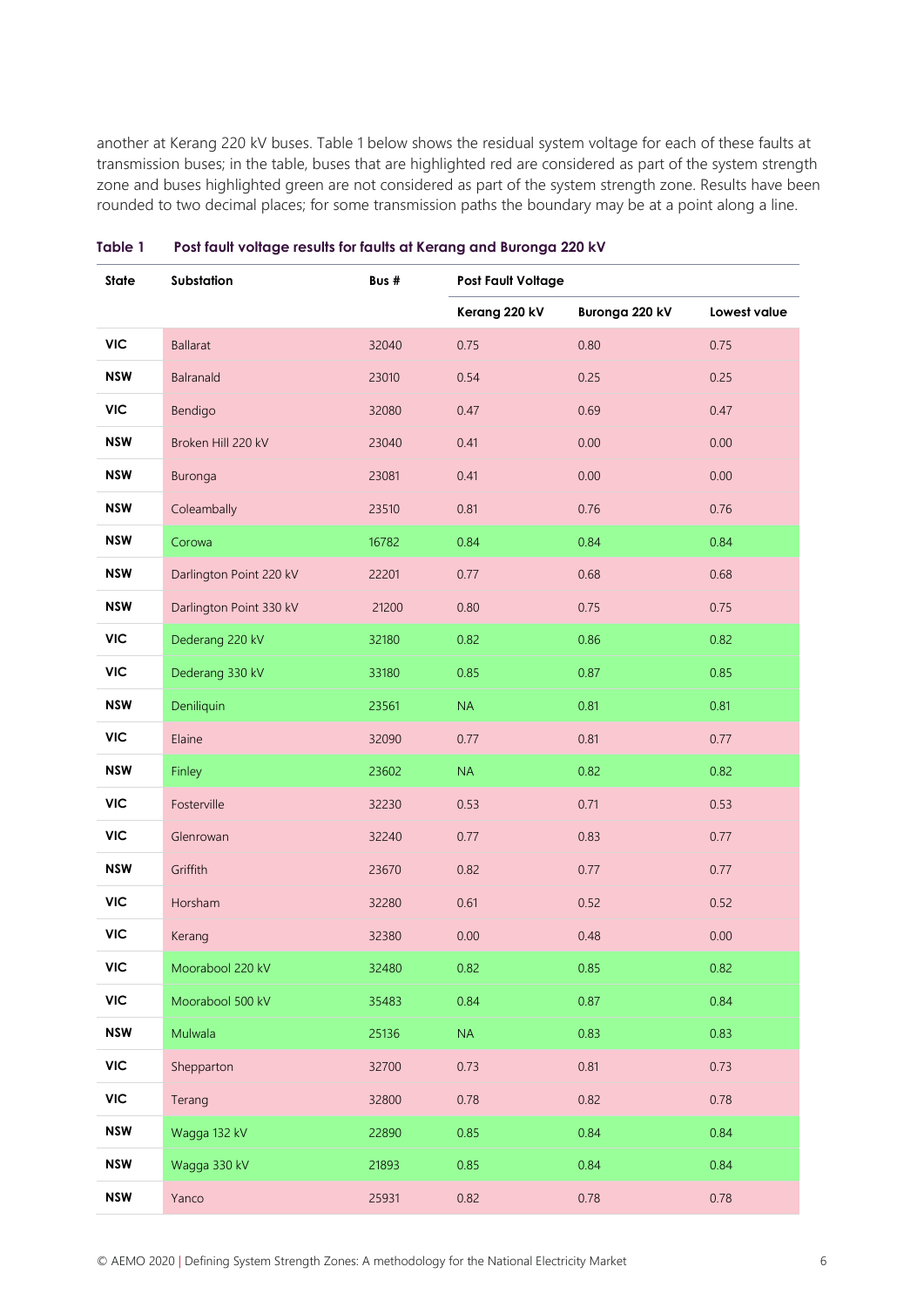Figure 1 illustrates the results from Table 1. The pink area shows the low system strength nodes, and the blue area represents the zone where buses with residual fault voltage below 0.80 p.u., that is, the WMZ.



Figure 1 Graphical representation of the results defining the West Murray Zone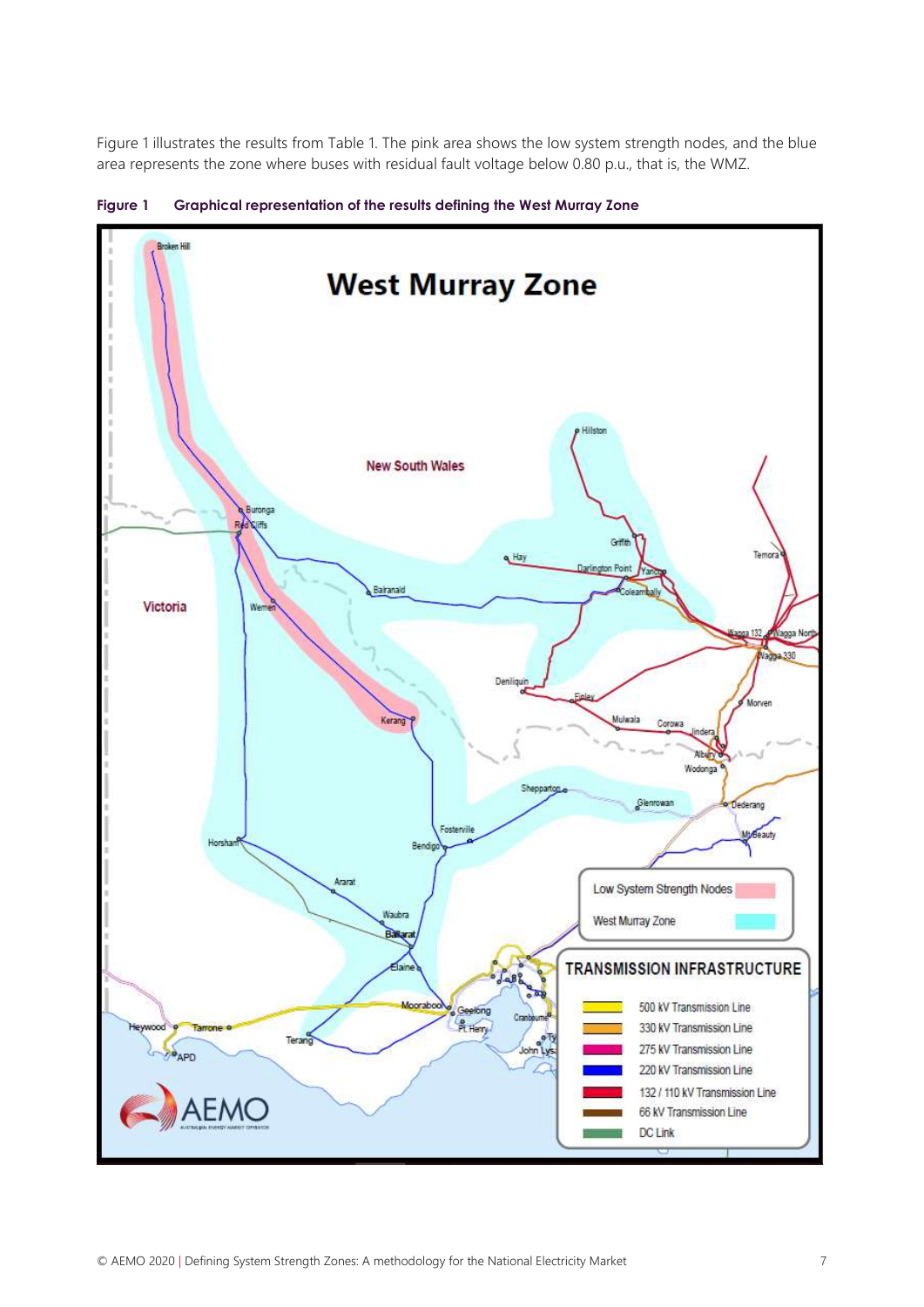### 3.3 PSCAD studies

To validate the results of the Residual Voltage Test method, AEMO conducted PSCAD studies at buses that form the WMZ boundary with a fictious generator connected at Shepperton, Glenrowan and Dederang. The generator is a solar farm with a control system similar to the five generators constrained in WMZ<sup>3</sup>, scaled up to 1,400 megavolt amperes (MVA). This consisted of multiples of seven 88 megawatt (MW) generators with 80 inverters (200 MVA).

The example below shows the connection of the 1,400 MVA generator with (blue) and without (green) the five constrained WMZ generators<sup>4</sup> connected. Removing these five generators improved stability, which shows that adding generation to this bus has a negative impact on the WMZ and should be in the zone. The residual voltage value associated with that bus would then be used to define the zone. Figure 2 shows results for Shepparton, Glenrowan and Dederang. The left plots are of the fault, the plots on the right are zoomed in to show the undamped oscillations.

#### Figure 2 Voltage at Red Cliffs for Kerang Bendigo fault, with 1,400 MVA (Shepparton, Glenrowan, Dederang)



<sup>&</sup>lt;sup>3</sup>The five generators constrained in WMZ, prior to rectification through tuning.

4The five generators constrained in WMZ have been included at their constrained stable operating point, prior to rectification through tuning.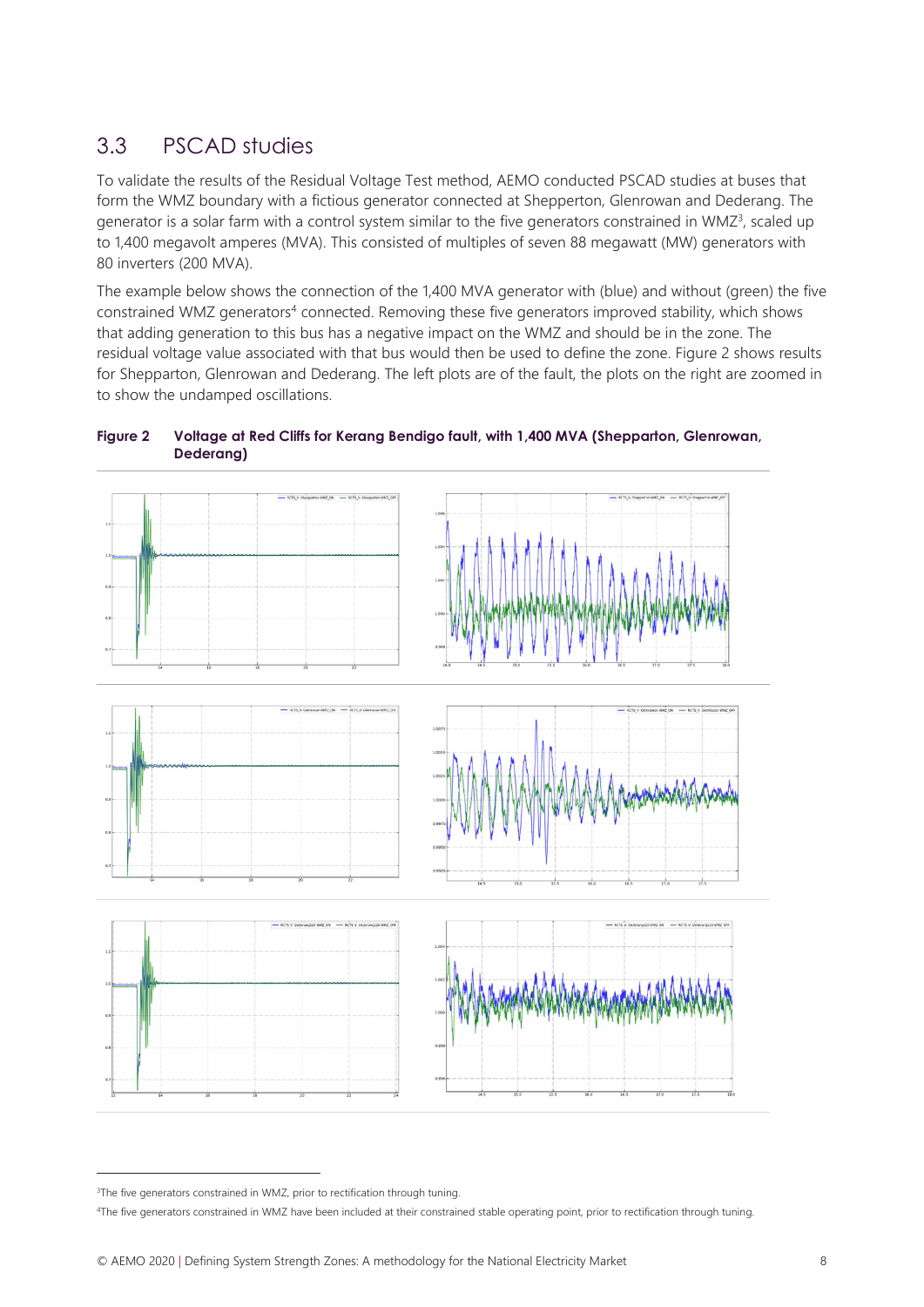These results show that a generator at Shepparton has a significant impact on the undamped oscillatory response to generation at Red Cliffs. This impact is diminishing at Glenrowan and indiscernible at Dederang. Therefore, as the residual voltage at Glenrowan and Dederang is 0.77 p.u. and 0.82 p.u. respectively, a residual voltage of 0.80 p.u. was determined as the boundary point.

### 3.4 Application

When the zone has been determined, consideration needs to be given on how the assessment for generation may differ. An example of how to assess a generator that falls in or out of the zone has been outlined below, and Appendix A1 has a high-level process map on how the NSP and AEMO would assess a generator.

These two scenarios have been described to help illustrate how this can be used:

- **Inside the zone:** 
	- A generator connecting inside the defined zone will be considered to having an impact on the low system strength area and need to be assessed with all generators online at full output (generators are only constrained for other operational constraints, for example, if line ratings are exceeded or dispatch for night/day operation).
- Outside the zone:
	- A generator connecting outside the zone will be considered not to have an impact on the low system strength area regardless of size. For wide area network studies, the base case should be stable with the new generator offline and all committed generators included with dynamic plant that is part of the operation of the generating system. This will likely require generators inside the zone that are exhibiting system strength issues to be constrained. The level of the constraint should be determined in agreement with all impacted NSPs and AEMO National Connections to a level where the area is stable for any fault. Curtailment should be applied by reducing the number of inverters of the generators. With the base case stable, the new generator can then be assessed as per standard practices.

When applying the Residual Voltage Test method in other parts of the network, there may be isolated cases where this method is not applicable. Good engineering judgment should always be used when using screening tools such as the Residual Voltage Test method described here.

## 4. Conclusion

The purpose of this report was to propose a simple, reliable and repeatable methodology to define the area affected by low system strength interactions.

The Residual Voltage Test is reliable and repeatable as it uses the network impedance to define the electrical distance from a weak bus and how close it is to a strong bus (synchronous generators). By using a standard AEMO snapshot, the network will be consistent if repeated with different cases. The main factors that affect the results are the synchronous generators that are online and any network augmentations that change the impedances around the low system strength area. Using the minimum dispatch for each state improves the consistency of the results.

After the case is set up, the study can be conducted quickly and simply using standard PSS®E loadflow.

For the WMZ case study demonstrated in this report, to ensure an appropriate voltage threshold was used, PSCAD studies were conducted by connecting a large marginally stable generator to each bus along the Bendigo to Dederang line. These results show that a generator at Shepparton has a significant impact on the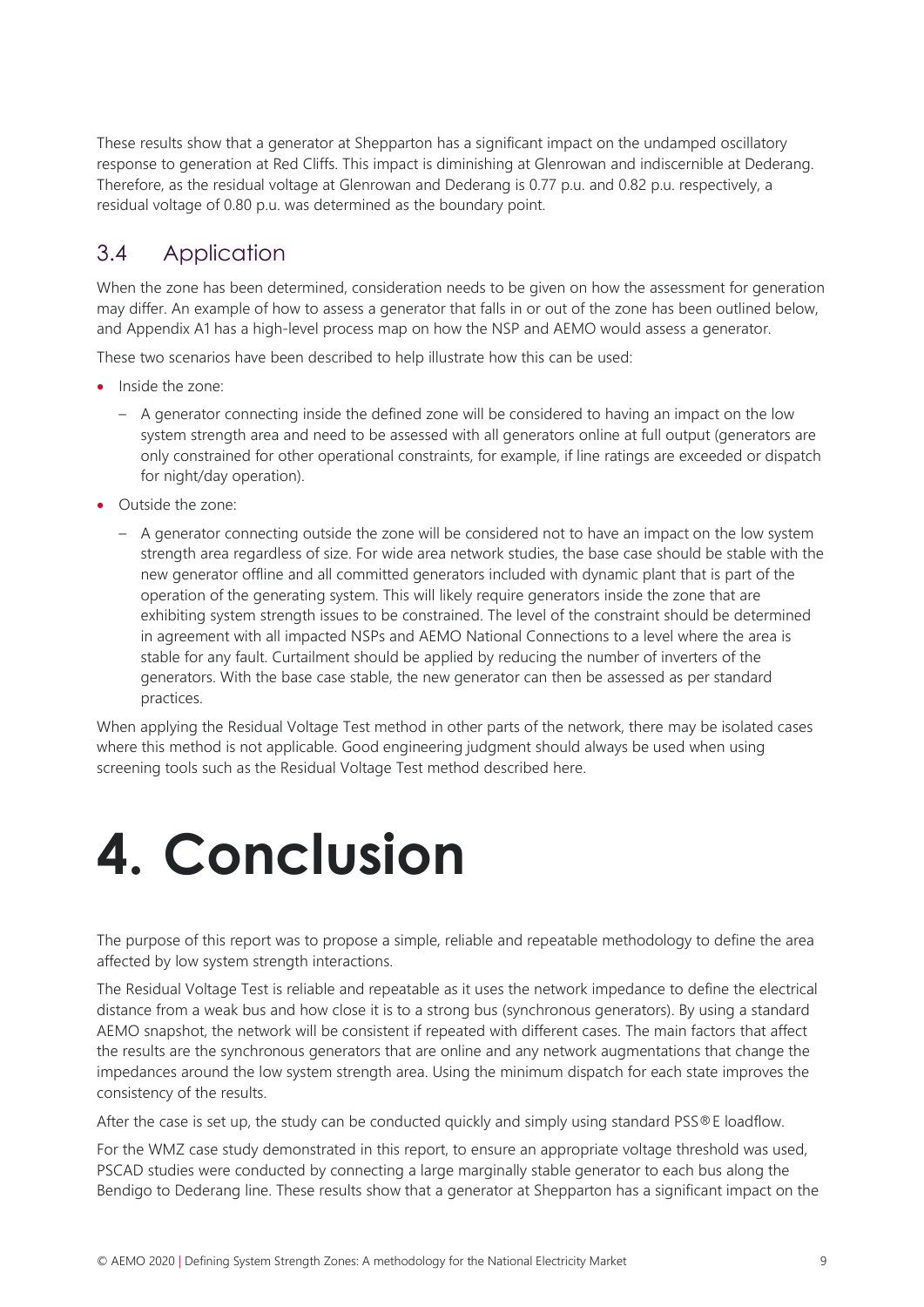oscillatory response to generation at Red Cliffs. This impact is diminishing at Glenrowan and indiscernible at Dederang. The residual voltage at Glenrowan and Dederang is 0.77 p.u. and 0.82 p.u. respectively, hence a residual voltage of 0.80 p.u. was determined as the appropriate boundary point.

Using the Residual Voltage Test proved to be a simple and reliable metric to define the impacted area of a system strength issue to aid in deciding how to setup the wide area network PSCAD cases to assess generators. This can be used to determine generator connections that are sufficiently remote to the unstable nodes to be excluded from evaluation, together with projects that fall within the determined system strength zone.